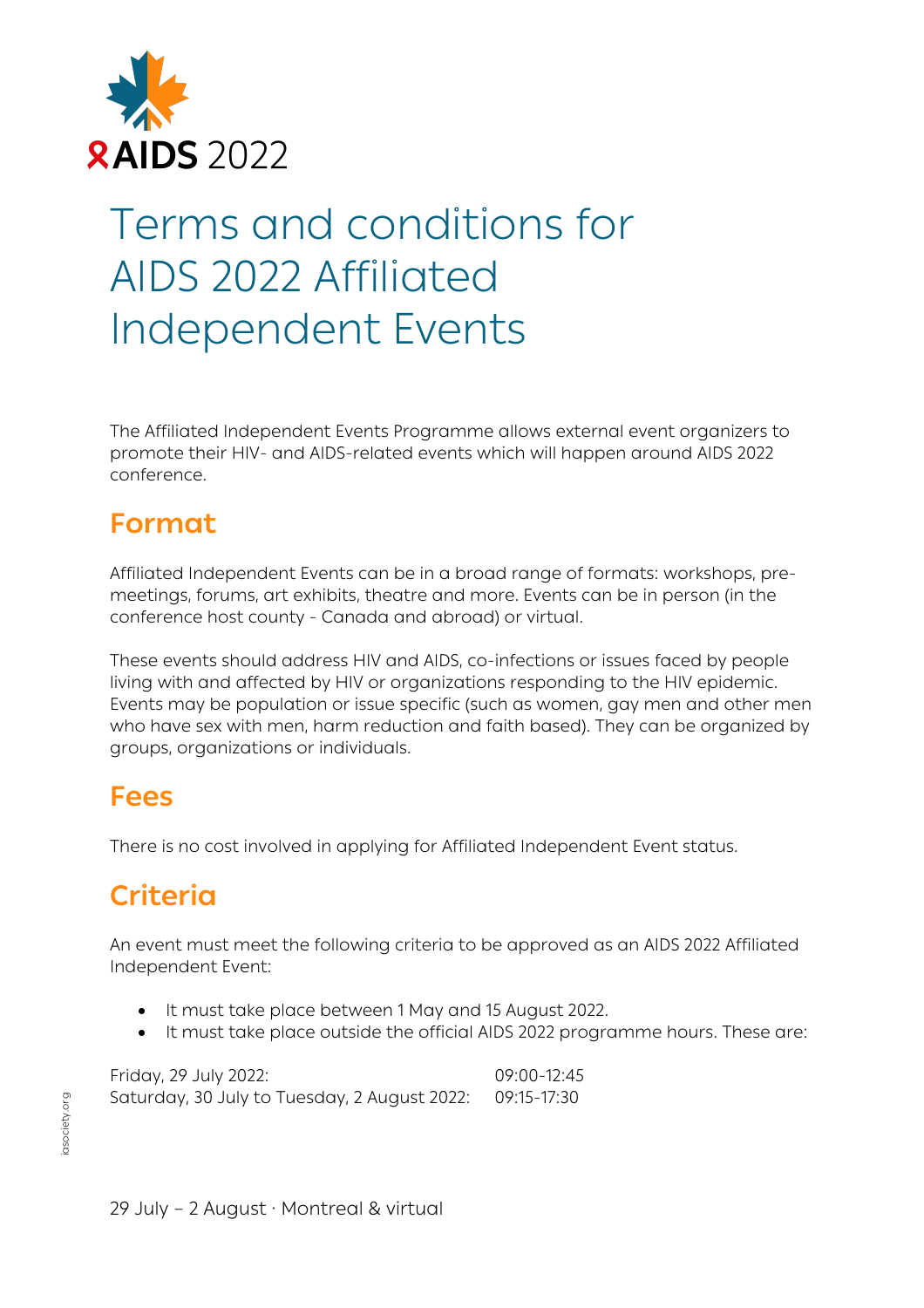

The IAS can allow some flexibility on the official AIDS 2022 programme hours for certain events that are not bound to set hours, such as art exhibitions. It will decide on exceptions on a case-by-case basis.

## **Application process**

Anyone seeking to organize an event affiliated with AIDS 2022 must submit an online application through the conference account. IAS – the International AIDS Society – will consider only fully completed applications. Once the IAS has approved an Affiliated Independent Event, it will send a confirmation email to the applicant.

Organizers wishing to hold an Affiliated Independent Event should wait for event affiliation approval before making any arrangements, using the IAS/AIDS 2022 logo or name or communicating about their affiliated status. Organizers who make such arrangements before they receive notification of approval do so at their own risk.

The IAS reserves the right to approve or reject any Affiliated Independent Event application. It may decline a request, wholly or partially, that is, in its opinion, not in keeping with the character or purpose of AIDS 2022.

The IAS is not responsible for the final content or the organization of any Affiliated Independent Event; the content and management of the event is the sole responsibility of the event organizers.

#### **Promotional and outreach materials**

Once an event has been approved, the IAS will send the Affiliated Independent Event organizers third-party logos and approved boilerplate language that can be used in promotional materials and on the event website (if applicable). Organizers must have written approval from the IAS before they print and/or publish any content (virtual and printed) that include the IAS/AIDS 2022 logo or name. This includes publication, announcements or invitations related to promotion of their event or coverage of the conference.

The IAS may use information that the organizers provide in the application form for promotion. Therefore, any relevant changes to approved events must be sent to the Affiliated Independent Events team promptly.

#### **Promotion to AIDS 2022 delegates**

Affiliated Independent Events will be published on the AIDS 2022-dedicated page and may be promoted on IAS social media.